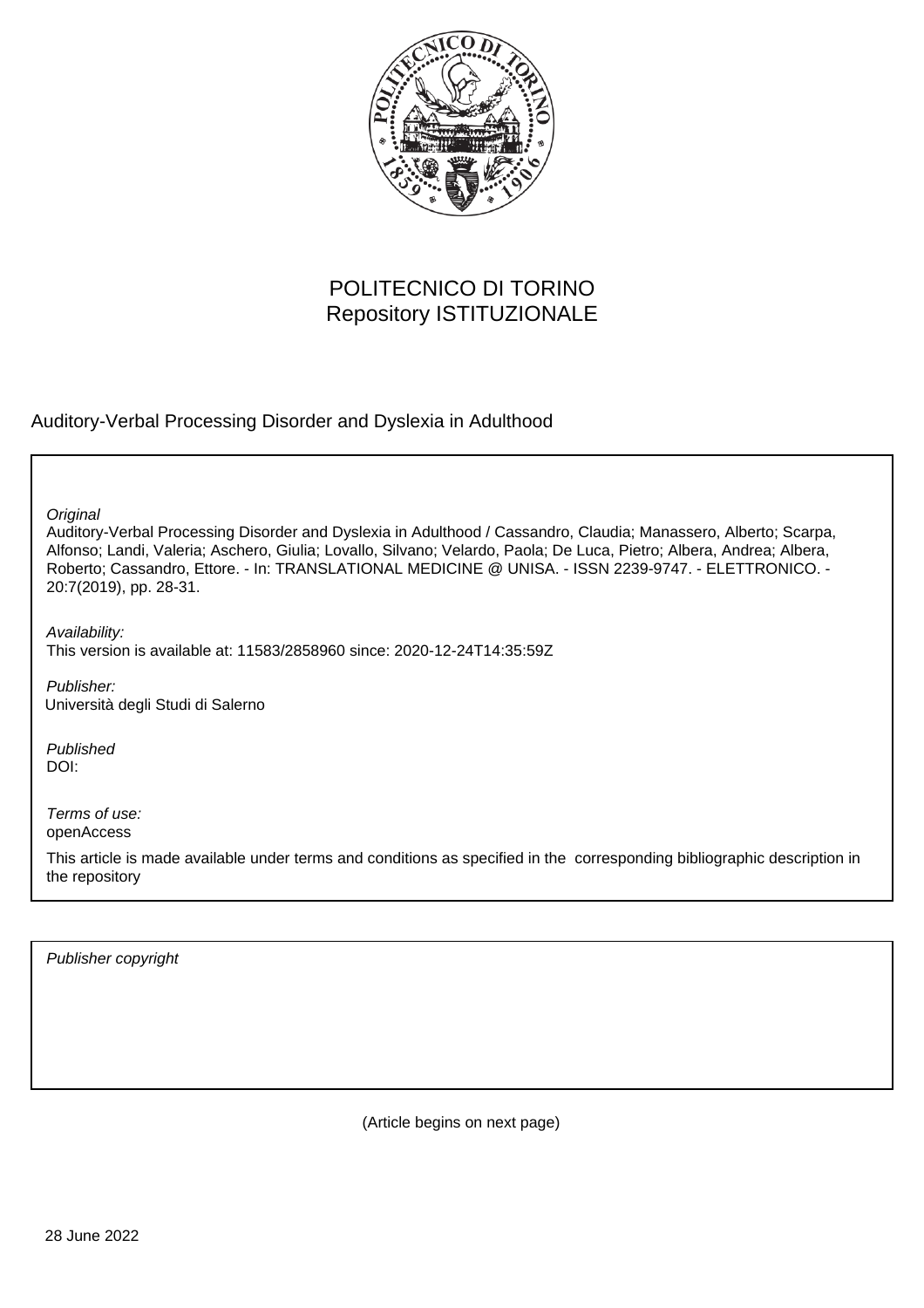## **AUDITORY-VERBAL PROCESSING DISORDER AND DYSLEXIA IN ADULTHOOD**

Cassandro C.<sup>1</sup>, Manassero A.<sup>2</sup>, Scarpa A.<sup>3</sup>, Landi V.<sup>2</sup>, Aschero G.<sup>2</sup>, Lovallo S.<sup>2</sup>, Velardo P.<sup>2</sup>, De Luca P.<sup>3</sup>, Albera A.<sup>1</sup>, Albera R.<sup>1</sup>, Cassandro E.<sup>3</sup>

1 Surgical Sciences Department, University of Turin, Turin, Italy

2 City of Health and Science, University Hospital of Turin, Italy

3 Department of Medicine and Surgery, University of Salerno, Salerno, Italy

## **Introduction**

According to the Diagnostic and Statistic Manual of Mental Disorders (DSM-V), the neurodevelopment disorders are characterised by an atypical development of some cognitive domains, with a dysfunctional behavioural correlation supported by phenotypes with a genetic connection.

Among these are the specific learning disabilities, which are united by a single condition characterised by difficulty in learning and using academic skills in the presence of an adequate IQ; these include dyslexia, dyscalculia and dysorthography.

The clinical features are an inaccurate or slow and laborious reading of the words, difficulty in understanding the meaning of what is read, difficulty in spelling, in written expression, in mastering the concept of number, numerical data ora calculation, and in arithmetic reasoning.

Recently, thanks to the better understanding of the neurobiological mechanisms underlying these disorders and thanks to the improvement of neuroimaging and genetic analysis, we better understood the evolution of these pathologies and consequently we have refined the diagnosis and treatment.

Studies focused particularly more on dyslexia, both due to its high frequency in general population and to the better understanding of its pathogenesis.

Various cognitive models are developed to explain the nature of the processes underlying the recognition of written words; the models explained partially the cause of dyslexia, tracing it back to a phonological deficit of consciousness. Today none of these models seems to prevail, but we believe that, in the context of a general reading disorder, there are several difficulties that can be either phonological or about phonological, motor or visual consciousness, due to the failure of magnocellular/auditory neurons development, because of an altered central processing.

Already in the 80s, Tallal et al. recognised the phonological deficit as a symptom of a deficit of sound processing presented in rapid sequence (proper of verbal oral language) and therefore a deficit of elaboration at the auditory temporal cortex. This difficulty in the sounds analysis could lead to a wrong categorization and to a failure to recognise the phoneme as the acoustic characteristics change.

From studies carried out on children with dyslexia, deficient performances emerged in conditions of short auditory stimuli presented in rapid sequence, while the performance improved with a longer stimulus interval. These difficulties lead to a need for longer times to discriminate short sounds in rapid sequence. Tallal deduced that children with dyslexia presented not a linguistic deficit but a deficit of temporal elaboration of the variation of the auditory patterns, which then translated into a difficulty in the perception of isolated language.

In auditory perception of sounds, both when proposed in rapid sequences and with a longer time intervals, a primary role is played by auditory attention, expecially by focused auditory attention.

The aim of this work is to present the features of adult patients wit a specific learning disability in reading and to evaluate the possible correlation with phonological awareness deficits (therefore the ability to analyse and manipulate the linguistic structure of words), and with auditory-verbal processing disorders.

## **Materials and Methods**

The study sample consisted of 70 patient (30 males and 40 females) aged between 17 and 55 years. 40% of the subjects were in the 18-19 age group; 36% between 20 and 25 years, while the remaining 24% were over 25 years old.

Of the 70 patients, 55% studied more than 13 years, 44% studied between 12 and 13 years, 3% studied only 10 years.

All patients approached an Audiology Unit to assess their learning skills.

The patients included in the study had the following requirements:

1. *IQ Assesment*

DMS-V considers an IQ below the norm (<70 points) as an exclusion criteria. The subjects

carried out a cognitive level assessment that highlighted the are a with best functioning and

those that result as a weakness. In particular, the WAIS-IV (Wechsler Adult Intelligence

Scale - Forth Edition) multi-behavioral test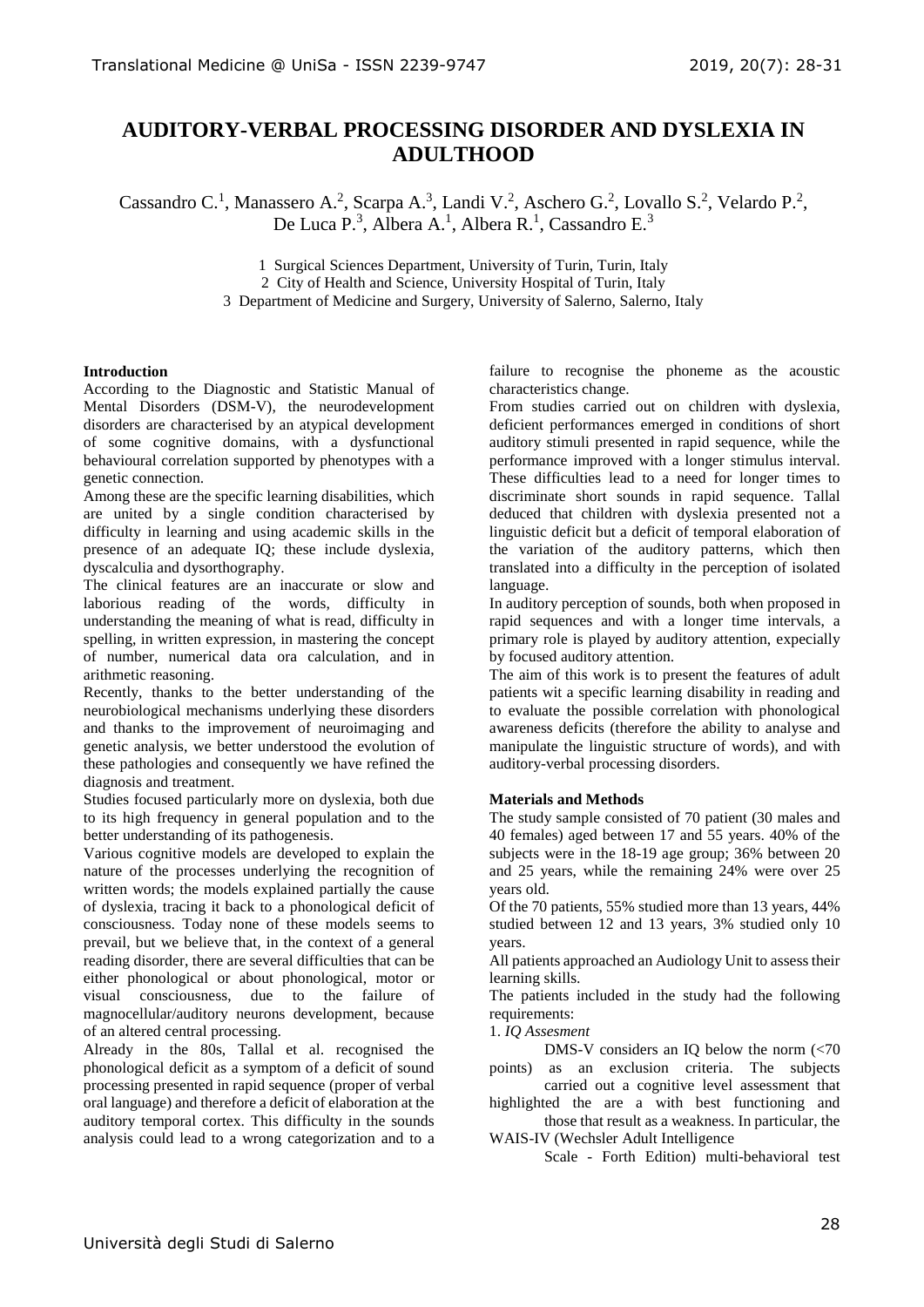detects four dimensions; namely verbal

comprehension, visual-preceptive reasoning, working memory, processing speed.

2. *Absence of neurological and sensory deficits*

3. *Instrumental evaluation*

The protocol included some test: ADCL; Raven PM38; reading, comprehension, passage, writing calculation test; Boston Naming Test; lacking in phonemic, semantic influence and rapid naming tests of letters, figures and colours; barrage of figures; Night & Day Test; orientation of Benton lines; counting backwards; Beck's inventory of depression-2;

Hamilton Anxiety Rating Scale.

4. *Positive screening of phonological consciousness* Repetiton tests with scores lower than 16/20, especially when confirmed by unshielded

mouth tests, require further evaluation of the auditory perceptive system.

*5. Pure Tone Audiometry, Vocal Audiometry, Matrix Test* The Matrix Test evaluates the average noise discrimination threshold (the stimulus/noise

ratio), relative to the 50% of intellegibility. The reference value for nomoacusia is  $-6.7 +/-$  0.7 dB (average +/- standard deviation). Base on the characteristics of the patients examinated, the average discrimination threshold was raised , to -3.8 dB.

### **Results**

Among 70 patients examined, 33% presented an insufficient noise threshold (SRT); of these, 56% showed a low repetition of non-words with shielded mouth, 61% a speed less than 4th percentage during the segmentation test, and 39% less than the 5th percentage during the fusion test.

After that we evaluated the patients with low SRT through some neuropsychological tests, as

the piece dictation, the Night & Day Test and Milan calculation test; all these trials included a double task and the use of the working memory. During the dictation, 87% of the patients totalized a number of errors which places them under the 5th percentile; during the Night & day Test, only 61% of the subjects presented a speed performance above the 95th percentile.

During the calculation tests, 78% got a score below 2 ds. Evaluating the cognitive profile of patients with low SRT, 30% showed a medium-low IQ (>90) with homogeneous falls in three of four indexes examined (verbal comprehension index 26%; perceptual reasoning index 26%; processing speed index 22%). About the working memory, the deficit seemed to be greater (35%). Among the examined profiles, emerged 4 cases of sensorineural hearing impairment, 2 cases of conductive hearing loss, 4 cases of high auditory-verbal dissociation.

#### **Discussion**

From the results obtained, we can hypothesise a comorbidity between the reading disorder and the auditory-verbal dissociation.

Through the analysis of the patient wit a loss auditoryverbal dissociation, we observed considerable difficulties in the repetition tests of non-words with shielded mouth, segmentation and fusion.

Then we examined how these patients answered to tests expecting a double task and the recruitment of the working memory (Dictation, Night & Day Test, Milan Test) we found an high percentage of low results understood as an high number of errors in the dictation and, in terms of speed, in attention and calculating test.

One third of patients with deficient SRT had a mediumlow IQ (>90); this led us to endorse the multi componential theory of Evolutive.

The study didn't analyse data from Benton Line Orientation Test (which could provide important information on visual analysis and processing matched with perceptive reasoning index of WAIS IV Test); a low score in this test should lead the examination to support the Magno-parvo-cellular theory.

Furthermore we didn't carry out a qualitative evaluation of the written papers, in which phonological, nonphonological and perceptive-visual errors should confirm the Magno.parvo-cellular theory.

From the analysis of the whole sample, we found10 cases that could not be classified as mixed disturbance of scholastic capacity (4 cases of sensorineural hearing impairment, 2 of conductive hearing impairment, 4 case of high verbal auditory dissociation).

### **Conclusion**

The purpose of this study was to detect auditory-verbal alterations in patients belonging to our

service for the diagnosis of ED, highlighting the correlation between the Matrix test and auditory perceptive phonological awareness screening.

We particularly focused on audiometric profile, phonological awareness, cognitive level and performance of instrumental skills (reading, writing, calculation).

Eve considering the importance of auditory processing of speech sounds, because it mimics a correct phonological representation and therefore a graphic relationship, we believe that the only perceptive-auditory alteration is not sufficient to cause a disorder such as evolutive dyslexia (ED).

We drawn up a table data based on the performance obtained from the Marix Test, pure tone audiometry, IQ evaluation, trial of the short-term memory test, quick naming test, linguistic tests such as the Boston Naming Test, test of physiological awareness, repetition tests and from the analysis of errors in writing tests.

The results of this work would seem to agree with the thesis that sees DE as a multifactorial disorder with possible phonological deficit with a possibile deficit of auditory perception.

Would be needed more studies with a a larger sample for further investigation.

#### **References**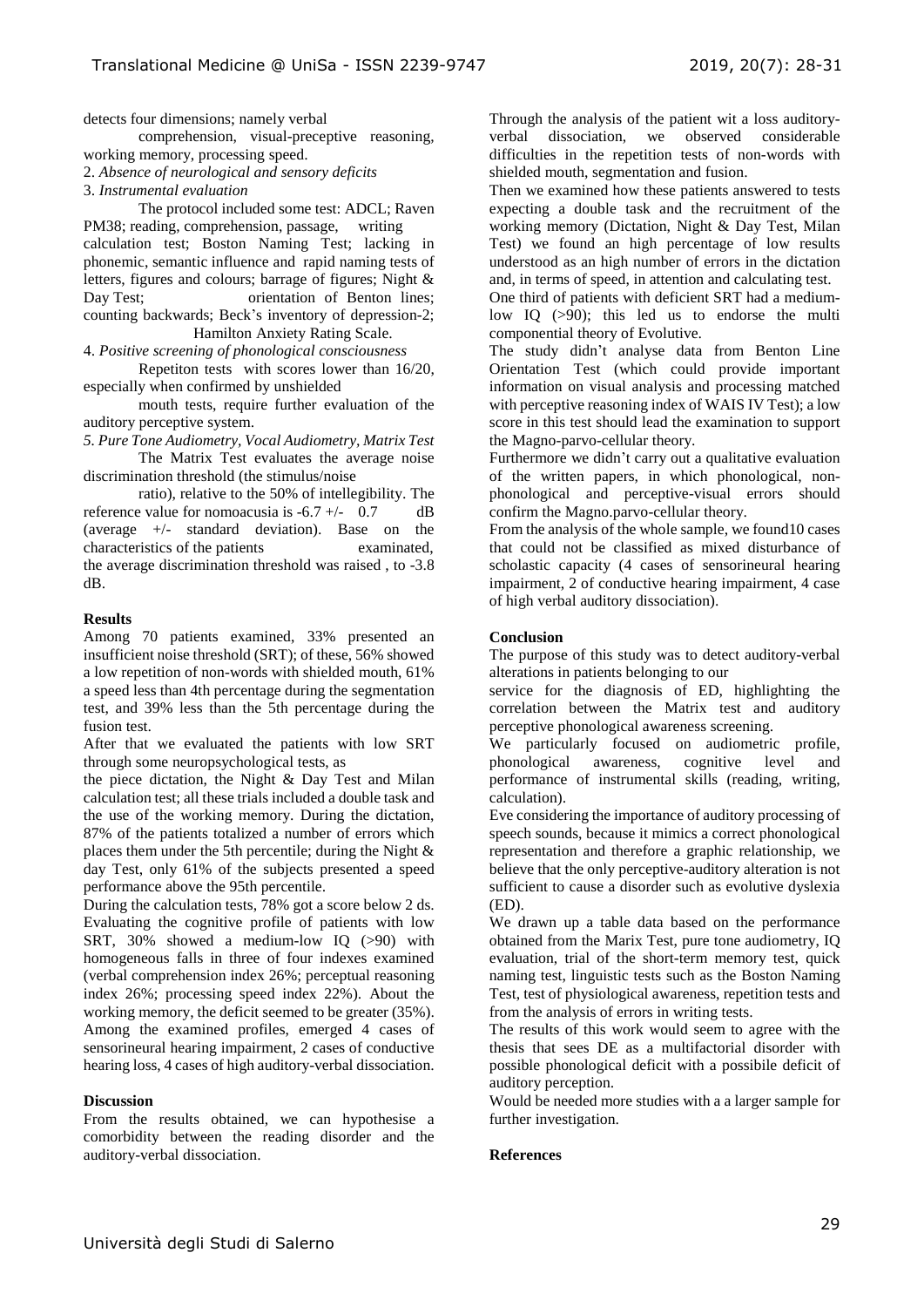- 1. Facoetti A et al, Visual-spatial attentioning development dyslexia, Cortex, , 36, 109-123
- 2. Tallal P., Auditory temporal perception, phonics, and reading disabilities in children (1980), Brain and Language, volume 9, capitolo 2, pp 182-198
- 3. Teggi R et al, Clinical features of headache in patient with diagnosi of definitive vestibular migraine: the VM-Phenotype projects, Front Neurol. 2018 Jun 5;9:395
- 4. Bullegas D, La dislessia La teoria del deficit di processamento temporale- Mediazione & Apprendimento
- 5. Cassandro E et al, Inner ear conductive hearing loss and unilateral pulsatile tinnitus associated with a dural arteriovenous fistula: case based review and analysis of relationship between intracranial vascular abnormalities and inner ear fluids, Case Rep Otolaryngol. 2015;2015:817313 4.
- 6. Lee SH, Adults with reading disabilities: converting a meta-analysis to practice, Journal of Learnig Disabilities
- 7. Casani AP et al, Approach to residual dizziness after successfully treated benign paroxysmal positional vertigo: effect of a polyphenol compound supplementation, Clin Pharmacol. 2019 Aug 1;11:117-125
- 8. Buschermohle M et al, International Matrix Test Reliable speech audiometry in noise
- 9. Balota DA et al, Attentional control of lexical processing pathways during word recognition and reading, in S. Garrod e M. J. Pickering , Language Processing. Hove, UK: Psychology Press
- 10. Rayner K et al, Eye movements in reading: psycholinguistic studies, in M.A. Gernsbacher (Ed), Handbook of psycholinguistic. New York: Academic Press
- 11. Lucas M, Context effects in lexical access: a metaanalysis. Memory & Cognition, 27,385-398
- 12. Penolazzi B et al, Early semantic contextontegration and lexical access as revealed by event-related brain potentials. Byological Psychology,
- 13. Coltheart M et al, The DRC model: a model of visual word recognition and reading aloud. Psychological review, 108, 204-258
- 14. Ellis AW et al, Human cognitive neuropsychology. Hove, UK: Psychology Press
- 15. Ciuffo M et al, BDA 16-30, Batteria Dislessia Adulti, Giuntu Psychometrics
- 16. Coltheart M et al, Models of reading aloud: dualroute and parallel-distribuited-processing approaches. Psychological review 100 (4), 589
- 17. Talla P et al, Neurobiological basis of speech: a case for the preeminence of temporal processing, Ann NY Acad Sci, 682, p.27-47
- 18. Moschen R et al., Validation of the Chronic Tinnitus Acceptance Questionnaire (CTAQ-I); the Italian version, Acta Othorinolaryngol Ital. 2019;39(2):107- 116
- 19. Lieberman P, Some effect of semantic and grammatical context of the production and perception of speech, Language and speech 6 (3), 172-187
- 20. Teggi R et al, Genetics of ion homeostasis in Meniere's disease, Eur Archives Otorhinolaryngol. 2017 Feb;274(2):757-763
- 21. Cherry EC et al, Some experiment on the recognition of speech with one and two ears, Journal of the Acoustical, Society of America, 25, 975-979
- 22. Ponticorvo S et al, Cortical pattern perfusion in hearing loss revealed by ASL-MRI, Hum Brain Mapp. 2019 Jun 1; 40(8):2475-2478
- 23. Broadbent DE, Perception and communication. Oxford:Pergamon
- 24. Allports DA et al, On the division of attention: a disproof of the single channel hypothesis. Quarterly Journal of Experimental Psychology, 24, 225-235
- 25. Scarpa A et al, Food-induced stimulation of the anti secretory factor to improve symptoms in Meniere's disease: our results, Eur Arch Othorinolaryngol. 2019 Oct 11
- 26. Vellutino FR et al, Specific reading disability (dyslexia): what have we learned in the past four decades?, Journal of Child Psycology and Psychiatry, 45 (1), 2-40
- 27. Swanson HL et al, Rapid Naming, phonological awarness and reading: a meta-analysis of the correlation evidence, Review of Educational Research, 73, 4, 407-440
- 28. Chiarella G et al, Chronic Subjective Dizzines: analysis of underlying personality factors, J Vestib Res. 2016 Nov 3;26(4):403-408
- 29. Ramus F et al, Theories of developmental dyslexia: insights from a multiple case study of dyslexic adults, Brai 2003, 126, 841-865,
- 30. Tressoldi PE et al, Valore predittivo della consapevolezza fonemica sul livello di lettura e scrittura nel primo anno di scuola elementare, Giornale Italiano di Psicologia, XVI (2), 279-292
- 31. Faralli A et al, Modifications of perineuronal nets and remodelling of excitatory and inhibitory afferents during vestibular compensation in the adult mouse, Brain Struct Funct. 2016 Jul;221(6)3193-209
- 32. Orsolini M, Il suono delle parole, La Nuova Italia
- 33. Stein J et al, To see but not to read; the magnocellulartheory of dyslexia, Trends in Neuroscience 20(4): 147-52
- 34. Fawcett AJ et al, Naming Speed in children with dyslexia, Journal oh Learning Disabilities, 27, 10:641-646
- 35. Scarpa A et al, Low dose intratympanic administration for unilateral Meniere's disease using a method based on clinical symptomatology: preliminary results, Am J Otolaryngol. 2019 Sep 9:102289
- 36. Finch A et al, Evidence for a neuroanatomical difference within the olivo-cerebellar pathway of adultswith dyslexia, Cortex 38, 4. 529-539